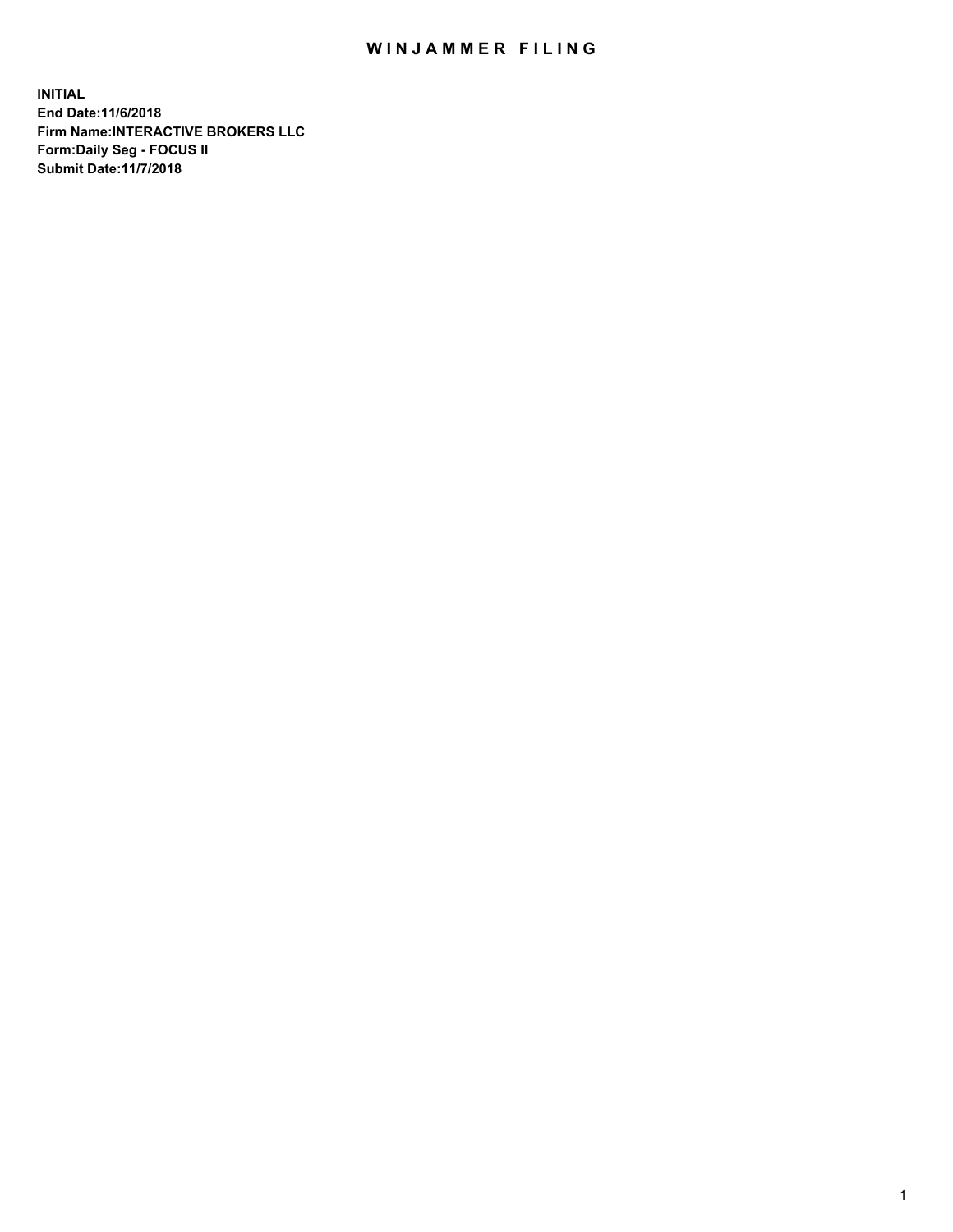**INITIAL End Date:11/6/2018 Firm Name:INTERACTIVE BROKERS LLC Form:Daily Seg - FOCUS II Submit Date:11/7/2018 Daily Segregation - Cover Page**

| Name of Company                                                                                                                                                                                                                                                                                                                | <b>INTERACTIVE BROKERS LLC</b>                                                                  |
|--------------------------------------------------------------------------------------------------------------------------------------------------------------------------------------------------------------------------------------------------------------------------------------------------------------------------------|-------------------------------------------------------------------------------------------------|
| <b>Contact Name</b>                                                                                                                                                                                                                                                                                                            | James Menicucci                                                                                 |
| <b>Contact Phone Number</b>                                                                                                                                                                                                                                                                                                    | 203-618-8085                                                                                    |
| <b>Contact Email Address</b>                                                                                                                                                                                                                                                                                                   | jmenicucci@interactivebrokers.c<br>om                                                           |
| FCM's Customer Segregated Funds Residual Interest Target (choose one):<br>a. Minimum dollar amount: ; or<br>b. Minimum percentage of customer segregated funds required:% ; or<br>c. Dollar amount range between: and; or<br>d. Percentage range of customer segregated funds required between:% and%.                         | $\overline{\mathbf{0}}$<br>$\overline{\mathbf{0}}$<br>155,000,000 245,000,000<br>0 <sub>0</sub> |
| FCM's Customer Secured Amount Funds Residual Interest Target (choose one):<br>a. Minimum dollar amount: ; or<br>b. Minimum percentage of customer secured funds required:% ; or<br>c. Dollar amount range between: and; or<br>d. Percentage range of customer secured funds required between:% and%.                           | $\overline{\mathbf{0}}$<br>0<br>80,000,000 120,000,000<br>0 <sub>0</sub>                        |
| FCM's Cleared Swaps Customer Collateral Residual Interest Target (choose one):<br>a. Minimum dollar amount: ; or<br>b. Minimum percentage of cleared swaps customer collateral required:% ; or<br>c. Dollar amount range between: and; or<br>d. Percentage range of cleared swaps customer collateral required between:% and%. | $\overline{\mathbf{0}}$<br><u>0</u><br>$\underline{0}$ $\underline{0}$<br>00                    |

Attach supporting documents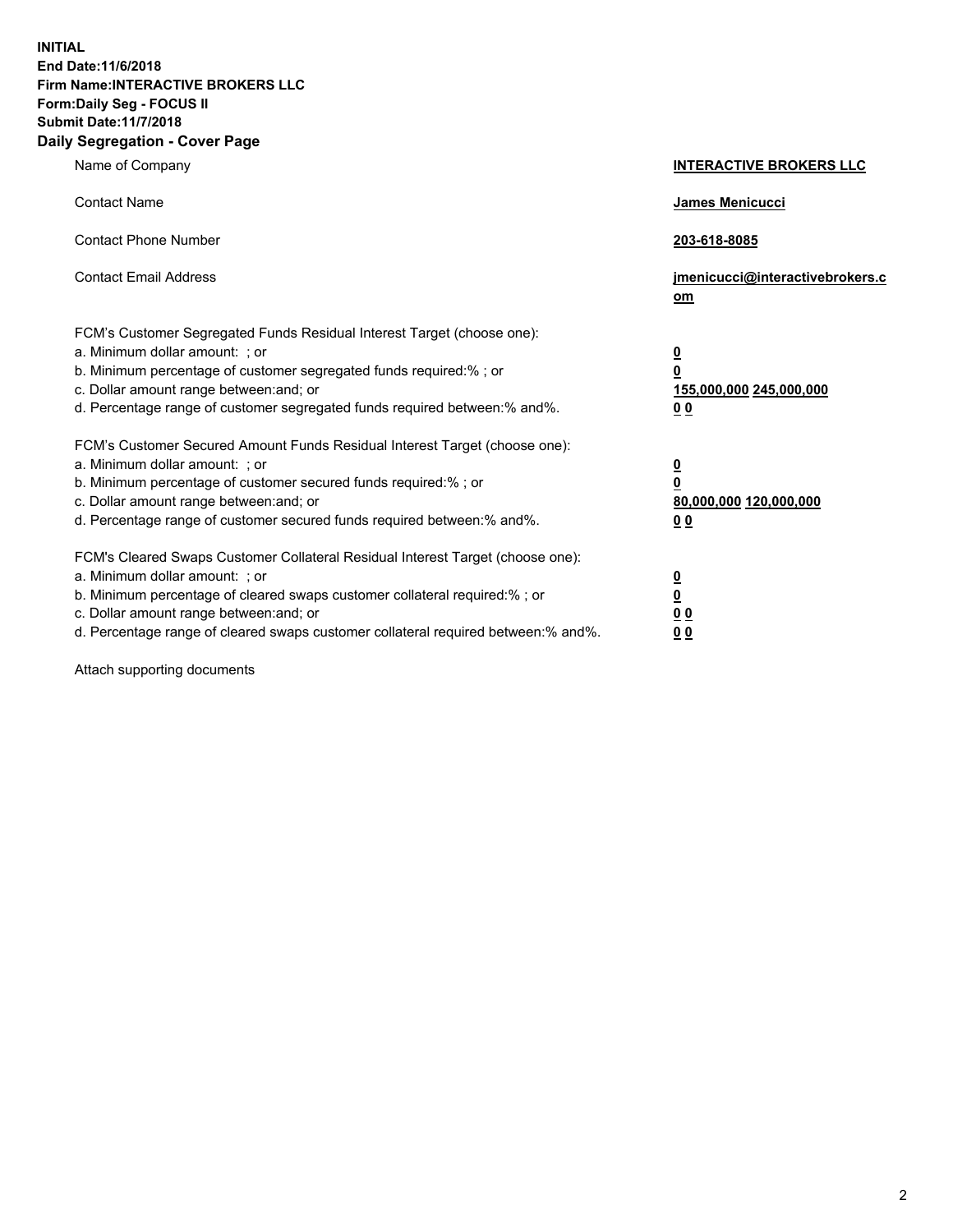## **INITIAL End Date:11/6/2018 Firm Name:INTERACTIVE BROKERS LLC Form:Daily Seg - FOCUS II Submit Date:11/7/2018 Daily Segregation - Secured Amounts**

|     | Daily Segregation - Secured Amounts                                                                  |                                   |
|-----|------------------------------------------------------------------------------------------------------|-----------------------------------|
|     | Foreign Futures and Foreign Options Secured Amounts                                                  |                                   |
|     | Amount required to be set aside pursuant to law, rule or regulation of a foreign                     | $0$ [7305]                        |
|     | government or a rule of a self-regulatory organization authorized thereunder                         |                                   |
| 1.  | Net ledger balance - Foreign Futures and Foreign Option Trading - All Customers                      |                                   |
|     | A. Cash                                                                                              | 478,007,084 [7315]                |
|     | B. Securities (at market)                                                                            | $0$ [7317]                        |
| 2.  | Net unrealized profit (loss) in open futures contracts traded on a foreign board of trade            | -30,261,542 [7325]                |
| 3.  | Exchange traded options                                                                              |                                   |
|     | a. Market value of open option contracts purchased on a foreign board of trade                       | 58,787 [7335]                     |
|     | b. Market value of open contracts granted (sold) on a foreign board of trade                         | -94,073 [7337]                    |
| 4.  | Net equity (deficit) (add lines 1. 2. and 3.)                                                        | 447,710,256 [7345]                |
| 5.  | Account liquidating to a deficit and account with a debit balances - gross amount                    | 6,943 [7351]                      |
|     | Less: amount offset by customer owned securities                                                     | 0 [7352] 6,943 [7354]             |
| 6.  | Amount required to be set aside as the secured amount - Net Liquidating Equity                       | 447,717,199 [7355]                |
|     | Method (add lines 4 and 5)                                                                           |                                   |
| 7.  | Greater of amount required to be set aside pursuant to foreign jurisdiction (above) or line          | 447,717,199 [7360]                |
|     | 6.                                                                                                   |                                   |
|     | FUNDS DEPOSITED IN SEPARATE REGULATION 30.7 ACCOUNTS                                                 |                                   |
| 1.  | Cash in banks                                                                                        |                                   |
|     | A. Banks located in the United States                                                                | 69,865,392 [7500]                 |
|     | B. Other banks qualified under Regulation 30.7                                                       | 0 [7520] 69,865,392 [7530]        |
| 2.  | Securities                                                                                           |                                   |
|     | A. In safekeeping with banks located in the United States                                            | 398,007,272 [7540]                |
|     | B. In safekeeping with other banks qualified under Regulation 30.7                                   | 0 [7560] 398,007,272 [7570]       |
| 3.  | Equities with registered futures commission merchants                                                |                                   |
|     | A. Cash                                                                                              | $0$ [7580]                        |
|     | <b>B.</b> Securities                                                                                 | $0$ [7590]                        |
|     | C. Unrealized gain (loss) on open futures contracts                                                  | $0$ [7600]                        |
|     | D. Value of long option contracts                                                                    | $0$ [7610]                        |
|     | E. Value of short option contracts                                                                   | 0 [7615] 0 [7620]                 |
| 4.  | Amounts held by clearing organizations of foreign boards of trade                                    |                                   |
|     | A. Cash                                                                                              | $0$ [7640]                        |
|     | <b>B.</b> Securities                                                                                 | $0$ [7650]                        |
|     |                                                                                                      | $0$ [7660]                        |
|     | C. Amount due to (from) clearing organization - daily variation<br>D. Value of long option contracts | $0$ [7670]                        |
|     |                                                                                                      |                                   |
| 5.  | E. Value of short option contracts                                                                   | 0 [7675] 0 [7680]                 |
|     | Amounts held by members of foreign boards of trade                                                   |                                   |
|     | A. Cash                                                                                              | 128,051,966 [7700]                |
|     | <b>B.</b> Securities                                                                                 | $0$ [7710]                        |
|     | C. Unrealized gain (loss) on open futures contracts                                                  | -24,858,895 [7720]                |
|     | D. Value of long option contracts                                                                    | 58,787 [7730]                     |
|     | E. Value of short option contracts                                                                   | -94,073 [7735] 103,157,785 [7740] |
| 6.  | Amounts with other depositories designated by a foreign board of trade                               | $0$ [7760]                        |
| 7.  | Segregated funds on hand                                                                             | $0$ [7765]                        |
| 8.  | Total funds in separate section 30.7 accounts                                                        | 571,030,449 [7770]                |
| 9.  | Excess (deficiency) Set Aside for Secured Amount (subtract line 7 Secured Statement                  | 123,313,250 [7380]                |
|     | Page 1 from Line 8)                                                                                  |                                   |
| 10. | Management Target Amount for Excess funds in separate section 30.7 accounts                          | 80,000,000 [7780]                 |
| 11. | Excess (deficiency) funds in separate 30.7 accounts over (under) Management Target                   | 43,313,250 [7785]                 |
|     |                                                                                                      |                                   |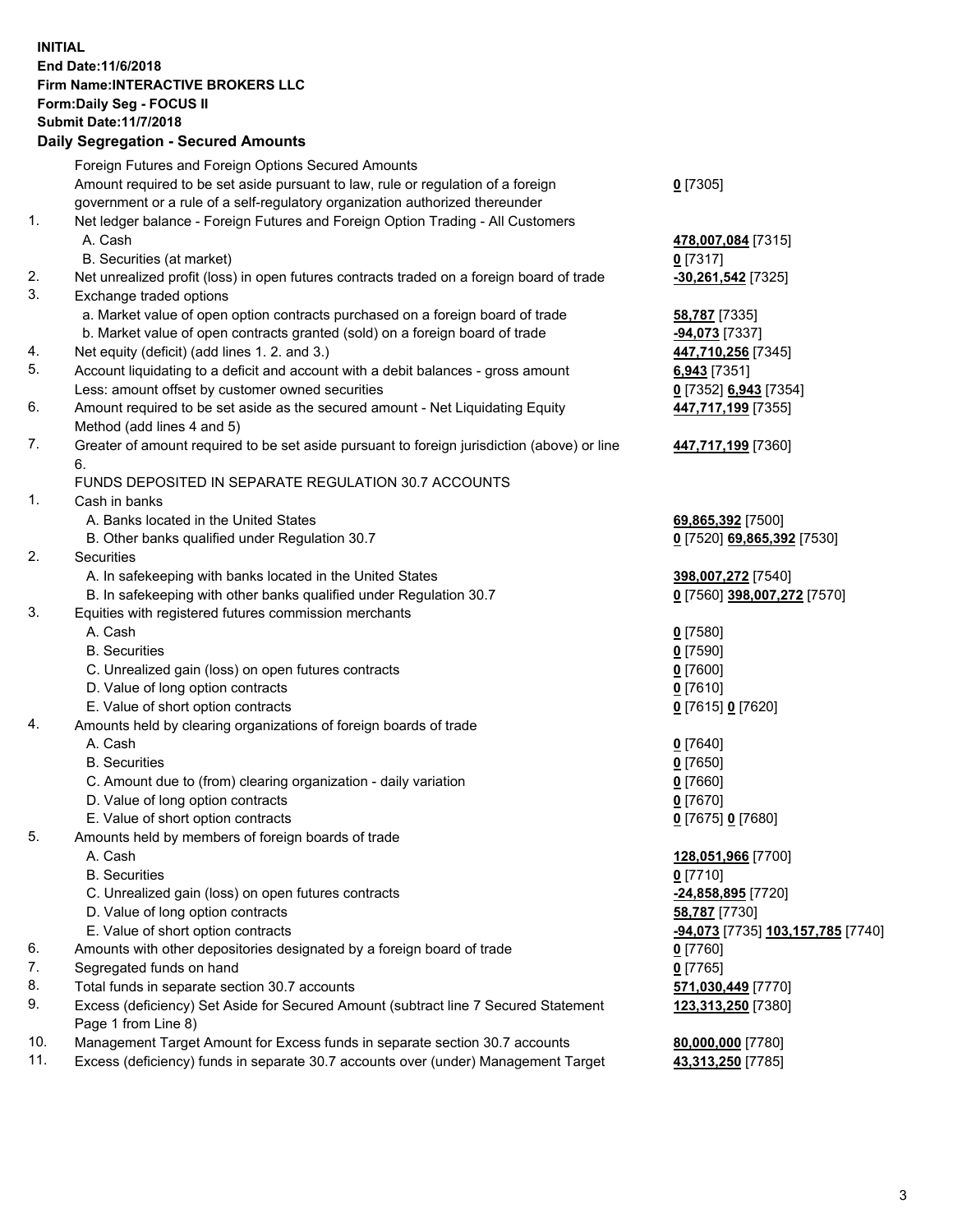**INITIAL End Date:11/6/2018 Firm Name:INTERACTIVE BROKERS LLC Form:Daily Seg - FOCUS II Submit Date:11/7/2018 Daily Segregation - Segregation Statement** SEGREGATION REQUIREMENTS(Section 4d(2) of the CEAct) 1. Net ledger balance A. Cash **4,053,633,968** [7010] B. Securities (at market) **0** [7020] 2. Net unrealized profit (loss) in open futures contracts traded on a contract market **6,242,979** [7030] 3. Exchange traded options A. Add market value of open option contracts purchased on a contract market **467,903,628** [7032] B. Deduct market value of open option contracts granted (sold) on a contract market **-519,086,293** [7033] 4. Net equity (deficit) (add lines 1, 2 and 3) **4,008,694,282** [7040] 5. Accounts liquidating to a deficit and accounts with debit balances - gross amount **340,586** [7045] Less: amount offset by customer securities **0** [7047] **340,586** [7050] 6. Amount required to be segregated (add lines 4 and 5) **4,009,034,868** [7060] FUNDS IN SEGREGATED ACCOUNTS 7. Deposited in segregated funds bank accounts A. Cash **587,824,922** [7070] B. Securities representing investments of customers' funds (at market) **2,359,440,888** [7080] C. Securities held for particular customers or option customers in lieu of cash (at market) **0** [7090] 8. Margins on deposit with derivatives clearing organizations of contract markets A. Cash **8,278,029** [7100] B. Securities representing investments of customers' funds (at market) **1,305,789,668** [7110] C. Securities held for particular customers or option customers in lieu of cash (at market) **0** [7120] 9. Net settlement from (to) derivatives clearing organizations of contract markets **2,426,006** [7130] 10. Exchange traded options A. Value of open long option contracts **467,861,263** [7132] B. Value of open short option contracts **-519,102,646** [7133] 11. Net equities with other FCMs A. Net liquidating equity **0** [7140] B. Securities representing investments of customers' funds (at market) **0** [7160] C. Securities held for particular customers or option customers in lieu of cash (at market) **0** [7170] 12. Segregated funds on hand **0** [7150] 13. Total amount in segregation (add lines 7 through 12) **4,212,518,130** [7180] 14. Excess (deficiency) funds in segregation (subtract line 6 from line 13) **203,483,262** [7190] 15. Management Target Amount for Excess funds in segregation **155,000,000** [7194]

16. Excess (deficiency) funds in segregation over (under) Management Target Amount Excess

**48,483,262** [7198]